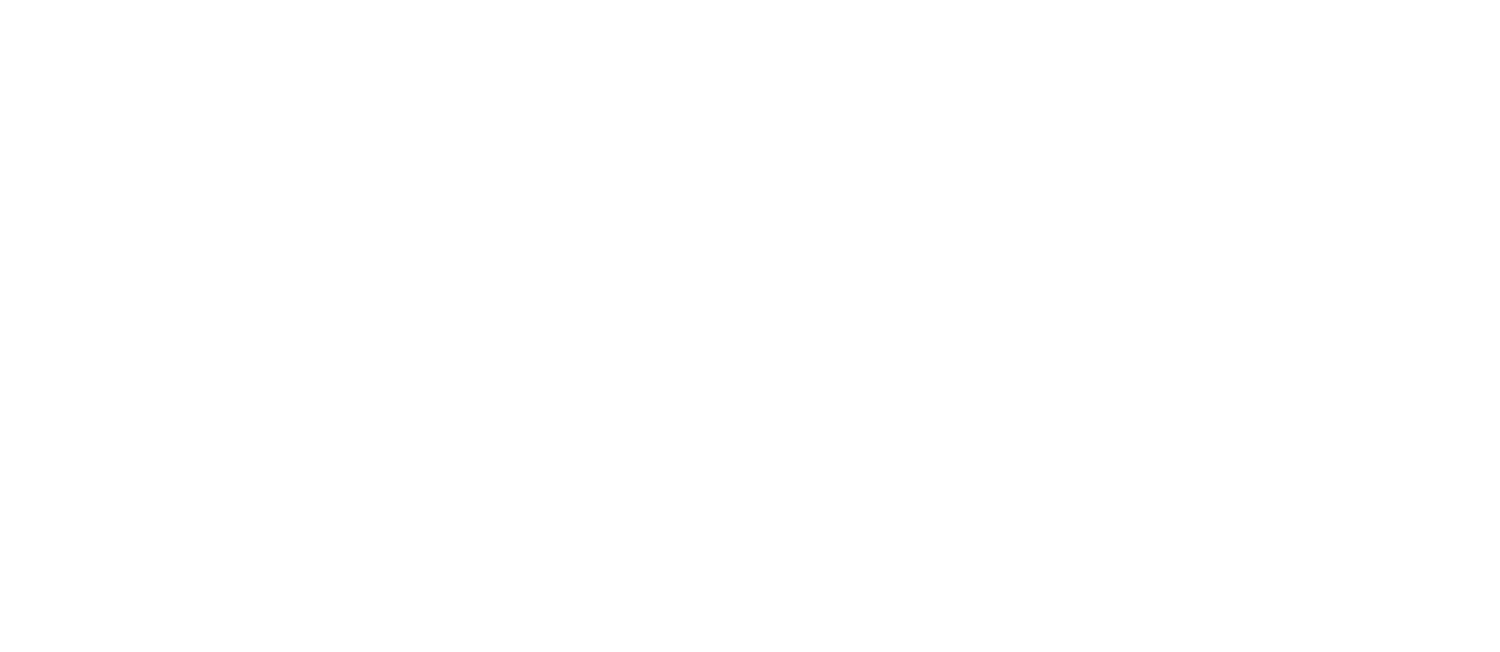|                | Form 1040<br>TREASURY DEPARTMENT<br>INTERNAL REVENUE SERVICE                     |                                                                                                       |               | INDIVIDUAL INCOME TAX RETURN                                                                                                                                    |                                          |               |                                                                                                                                                                                            |  |               |  | Do Not Write in These Spaces                                 |                   |  |
|----------------|----------------------------------------------------------------------------------|-------------------------------------------------------------------------------------------------------|---------------|-----------------------------------------------------------------------------------------------------------------------------------------------------------------|------------------------------------------|---------------|--------------------------------------------------------------------------------------------------------------------------------------------------------------------------------------------|--|---------------|--|--------------------------------------------------------------|-------------------|--|
|                | (Auditor's Stamp)                                                                |                                                                                                       |               | FOR NET INCOMES FROM SALARIES OR WAGES OF MORE THAN \$5,000                                                                                                     |                                          |               |                                                                                                                                                                                            |  | File          |  |                                                              |                   |  |
|                |                                                                                  |                                                                                                       |               | AND INCOMES FROM BUSINESS, PROFESSION, RENTS, OR SALE OF PROPERTY                                                                                               |                                          |               |                                                                                                                                                                                            |  |               |  |                                                              |                   |  |
|                |                                                                                  |                                                                                                       |               |                                                                                                                                                                 |                                          |               |                                                                                                                                                                                            |  | Serial        |  |                                                              |                   |  |
|                |                                                                                  |                                                                                                       |               | For Calendar Year 1933                                                                                                                                          |                                          |               |                                                                                                                                                                                            |  |               |  | District __________________________________                  |                   |  |
|                |                                                                                  | File This Return With the Collector of Internal Revenue for Your District on or Before March 15, 1934 |               |                                                                                                                                                                 |                                          |               |                                                                                                                                                                                            |  |               |  |                                                              | (Cashier's Stamp) |  |
|                | PRINT NAME AND ADDRESS PLAINLY BELOW                                             |                                                                                                       |               |                                                                                                                                                                 |                                          |               |                                                                                                                                                                                            |  |               |  |                                                              |                   |  |
|                |                                                                                  |                                                                                                       |               |                                                                                                                                                                 |                                          |               |                                                                                                                                                                                            |  |               |  |                                                              |                   |  |
|                | (Nam <sub>0</sub> )                                                              |                                                                                                       |               |                                                                                                                                                                 |                                          |               |                                                                                                                                                                                            |  | Cash.         |  | Check M.O. Cert. of Ind.                                     |                   |  |
|                |                                                                                  | (Street and number, or rural route)                                                                   |               |                                                                                                                                                                 |                                          |               |                                                                                                                                                                                            |  | First Payment |  |                                                              |                   |  |
|                |                                                                                  |                                                                                                       |               |                                                                                                                                                                 |                                          |               |                                                                                                                                                                                            |  |               |  |                                                              |                   |  |
|                | 1. Are you a citizen or resident                                                 |                                                                                                       | (Post office) | (County)<br>6. If not, were you during your taxable year supporting                                                                                             |                                          | (State)       |                                                                                                                                                                                            |  |               |  |                                                              |                   |  |
|                | 2. If you filed a return for 1932, to                                            |                                                                                                       |               | in your household one or more persons closely re-                                                                                                               |                                          |               | OCCUPATIONAL CLASSIFICATION OF ITRM 1, Salaries, Wages, Commissions, Fees, etc. Check ( $\gamma$ ) in proper block that ONE occupation from which you received principal amount in 1tem 1. |  |               |  |                                                              |                   |  |
|                | 3. Is this a joint return                                                        |                                                                                                       |               | 7. How many dependent persons (other than husband<br>or wife) under 18 years of age or incapable of self-<br>support received their chief support from you dur- |                                          |               | Physician, surgeon,                                                                                                                                                                        |  |               |  | Teacher, or school<br>administrator.<br>Clergyman or         |                   |  |
|                | 4. State name of husband or wife if a<br>separate return was made and the        |                                                                                                       |               | during the year, state date and nature of change-                                                                                                               |                                          |               | Judge or lawyer.<br>Technical engineer,<br>chemist, or architect.                                                                                                                          |  |               |  | religious worker.<br>Corporation arecutive<br>Corporation as |                   |  |
|                | 5. Were you married and living with husband                                      |                                                                                                       |               | 9. State whether your books are kept on                                                                                                                         |                                          |               |                                                                                                                                                                                            |  |               |  |                                                              |                   |  |
|                |                                                                                  |                                                                                                       |               |                                                                                                                                                                 |                                          |               |                                                                                                                                                                                            |  |               |  |                                                              |                   |  |
|                | llen and<br>Japhnetien Ne.                                                       | <b>INCOME</b>                                                                                         |               | Amount received                                                                                                                                                 | Expenses paid<br>(Explain in Schedule E) |               |                                                                                                                                                                                            |  |               |  |                                                              |                   |  |
|                | 1. Salaries, Wages, Commissions, Fees, etc. (State name and address of employer) |                                                                                                       |               |                                                                                                                                                                 |                                          | $(s_{\dots})$ |                                                                                                                                                                                            |  |               |  |                                                              |                   |  |
| REMITTANCE HEE |                                                                                  |                                                                                                       |               |                                                                                                                                                                 |                                          |               |                                                                                                                                                                                            |  |               |  |                                                              |                   |  |
|                |                                                                                  |                                                                                                       |               |                                                                                                                                                                 |                                          |               | 1. 1.                                                                                                                                                                                      |  |               |  |                                                              |                   |  |
|                |                                                                                  |                                                                                                       |               |                                                                                                                                                                 |                                          |               |                                                                                                                                                                                            |  |               |  |                                                              |                   |  |
|                |                                                                                  |                                                                                                       |               |                                                                                                                                                                 |                                          |               |                                                                                                                                                                                            |  |               |  |                                                              |                   |  |
|                |                                                                                  |                                                                                                       |               |                                                                                                                                                                 |                                          |               |                                                                                                                                                                                            |  |               |  |                                                              |                   |  |
|                |                                                                                  |                                                                                                       |               |                                                                                                                                                                 |                                          |               |                                                                                                                                                                                            |  |               |  |                                                              |                   |  |
| <b>ATTACH</b>  |                                                                                  |                                                                                                       |               |                                                                                                                                                                 |                                          |               |                                                                                                                                                                                            |  |               |  |                                                              |                   |  |
|                |                                                                                  |                                                                                                       |               |                                                                                                                                                                 |                                          |               |                                                                                                                                                                                            |  |               |  |                                                              |                   |  |
|                |                                                                                  |                                                                                                       |               |                                                                                                                                                                 |                                          |               |                                                                                                                                                                                            |  |               |  |                                                              |                   |  |
|                |                                                                                  |                                                                                                       |               |                                                                                                                                                                 |                                          |               |                                                                                                                                                                                            |  |               |  |                                                              |                   |  |
|                |                                                                                  |                                                                                                       |               |                                                                                                                                                                 |                                          |               |                                                                                                                                                                                            |  |               |  |                                                              |                   |  |
|                |                                                                                  |                                                                                                       |               |                                                                                                                                                                 |                                          |               |                                                                                                                                                                                            |  |               |  |                                                              |                   |  |
|                |                                                                                  |                                                                                                       |               |                                                                                                                                                                 |                                          |               |                                                                                                                                                                                            |  |               |  |                                                              |                   |  |
|                |                                                                                  |                                                                                                       |               |                                                                                                                                                                 |                                          |               |                                                                                                                                                                                            |  |               |  |                                                              |                   |  |
|                |                                                                                  |                                                                                                       |               |                                                                                                                                                                 |                                          |               |                                                                                                                                                                                            |  |               |  |                                                              |                   |  |
|                |                                                                                  |                                                                                                       |               |                                                                                                                                                                 |                                          |               |                                                                                                                                                                                            |  |               |  |                                                              |                   |  |
|                |                                                                                  |                                                                                                       |               |                                                                                                                                                                 |                                          |               |                                                                                                                                                                                            |  |               |  |                                                              |                   |  |
| 12.            |                                                                                  |                                                                                                       |               |                                                                                                                                                                 |                                          |               |                                                                                                                                                                                            |  |               |  |                                                              |                   |  |
|                |                                                                                  | <b>DEDUCTIONS</b>                                                                                     |               |                                                                                                                                                                 |                                          |               |                                                                                                                                                                                            |  |               |  |                                                              |                   |  |
|                |                                                                                  |                                                                                                       |               |                                                                                                                                                                 |                                          |               |                                                                                                                                                                                            |  |               |  |                                                              |                   |  |
|                |                                                                                  |                                                                                                       |               |                                                                                                                                                                 |                                          |               |                                                                                                                                                                                            |  |               |  |                                                              |                   |  |
|                |                                                                                  |                                                                                                       |               |                                                                                                                                                                 |                                          |               |                                                                                                                                                                                            |  |               |  |                                                              |                   |  |
|                |                                                                                  |                                                                                                       |               |                                                                                                                                                                 |                                          |               |                                                                                                                                                                                            |  |               |  |                                                              |                   |  |
|                |                                                                                  |                                                                                                       |               |                                                                                                                                                                 |                                          |               |                                                                                                                                                                                            |  |               |  |                                                              |                   |  |
| 19.            |                                                                                  |                                                                                                       |               |                                                                                                                                                                 |                                          |               |                                                                                                                                                                                            |  |               |  |                                                              |                   |  |
| 20.            |                                                                                  |                                                                                                       |               |                                                                                                                                                                 |                                          |               |                                                                                                                                                                                            |  |               |  |                                                              |                   |  |
|                |                                                                                  |                                                                                                       |               | COMPUTATION OF TAX (See Instruction 23)                                                                                                                         |                                          |               |                                                                                                                                                                                            |  |               |  |                                                              |                   |  |

| COMPUTATION OF TAX (See Instruction 23) |  |
|-----------------------------------------|--|
|-----------------------------------------|--|

**3 1 . Normal Ta x (4% of Item 28)**  \$. |\$-21. Net Income Subject to Tax (Item 20 above)

I swear (or affirm) that this return, including the accompanying schedules and statements, has been examined by me, and to the best of my knowledge and belief is a true and complete return, made in good faith, for the taxable year stated, pursuant to the Revenue Act of 1932 and the National Industrial Recovery **Ac t and the Regulations issued thereunder.** 

| (If return is made by agent, the reason therefor must be stated on this line)<br>(See Instruction 27) |                                                  |        |  |                                    |  |  |  |  |  |
|-------------------------------------------------------------------------------------------------------|--------------------------------------------------|--------|--|------------------------------------|--|--|--|--|--|
|                                                                                                       |                                                  |        |  | (Signature of individual or agent) |  |  |  |  |  |
| NOTARIAL                                                                                              | <i>Ikianatura of officer administaring cath)</i> | Title, |  | (Address of agent)                 |  |  |  |  |  |



#### **AFFIDAVIT**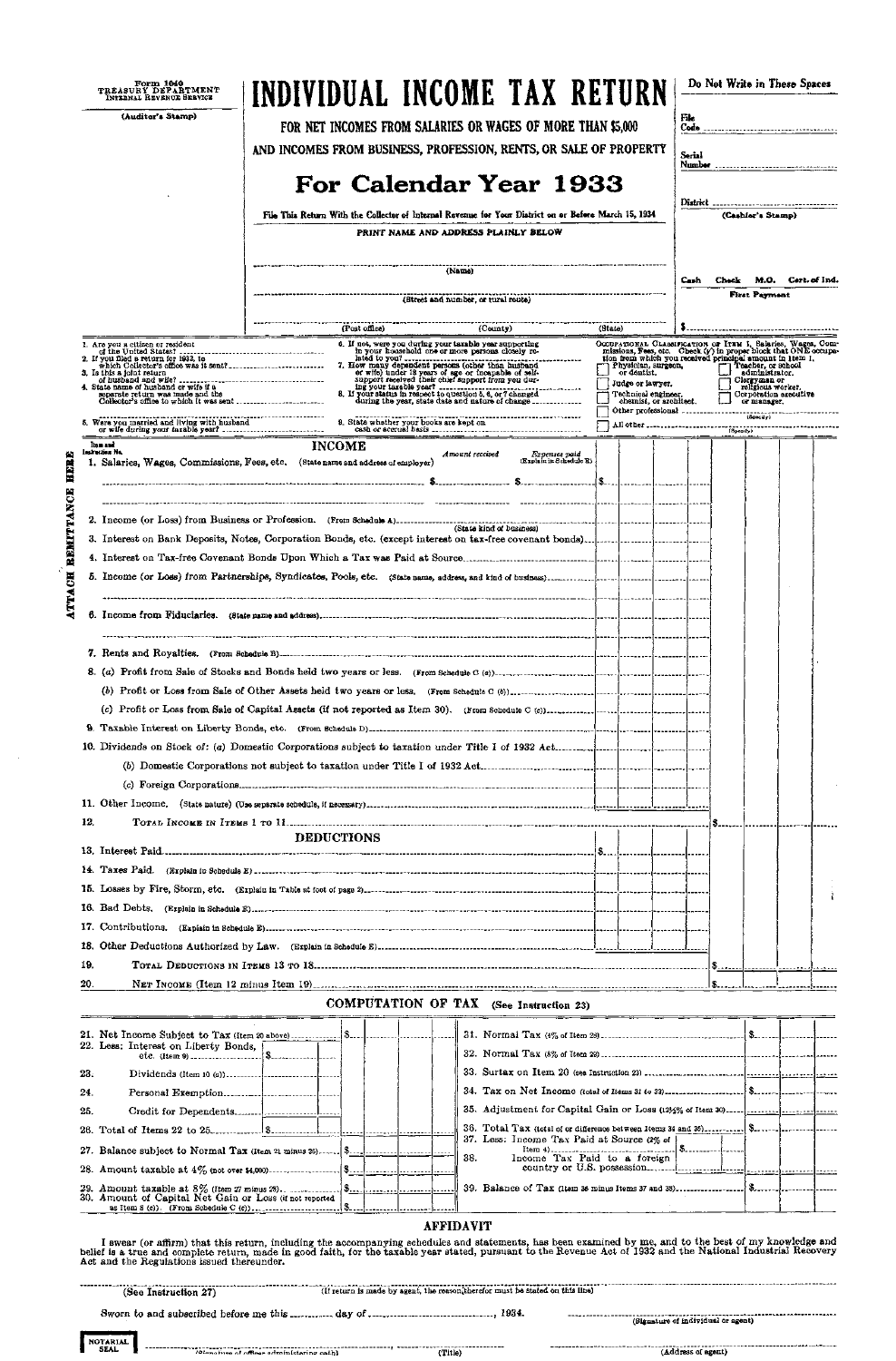#### SCHEDULE A—INCOME (OR LOSS) FROM BUSINESS OR PROFESSION (See Instruction 2)

| COST OF GOODS SOLD                                                                                                                   |                     |                                                                |                              |                                           |                  |                                       | OTHER BUSINESS DEDUCTIONS                         |  |                                                    |  |                                                                    |     |                                                                                    |    |
|--------------------------------------------------------------------------------------------------------------------------------------|---------------------|----------------------------------------------------------------|------------------------------|-------------------------------------------|------------------|---------------------------------------|---------------------------------------------------|--|----------------------------------------------------|--|--------------------------------------------------------------------|-----|------------------------------------------------------------------------------------|----|
|                                                                                                                                      |                     |                                                                |                              |                                           |                  |                                       |                                                   |  | 10. Salaries not included as "Labor" in Line 2 (do |  |                                                                    |     |                                                                                    |    |
|                                                                                                                                      |                     |                                                                |                              |                                           |                  |                                       |                                                   |  |                                                    |  |                                                                    |     |                                                                                    |    |
|                                                                                                                                      |                     |                                                                |                              |                                           |                  |                                       |                                                   |  |                                                    |  |                                                                    |     |                                                                                    |    |
| 5. Other costs (itemize below or on separate sheet)                                                                                  |                     |                                                                |                              |                                           |                  |                                       |                                                   |  |                                                    |  |                                                                    |     |                                                                                    |    |
|                                                                                                                                      |                     |                                                                |                              |                                           |                  |                                       |                                                   |  |                                                    |  |                                                                    |     |                                                                                    |    |
| 7.                                                                                                                                   |                     |                                                                |                              |                                           |                  |                                       |                                                   |  | 15. Depreciation, obsolescence, and depletion (ex- |  |                                                                    |     |                                                                                    |    |
|                                                                                                                                      |                     |                                                                |                              |                                           |                  |                                       |                                                   |  | 16. Rent, repairs, and other expenses (itemize be- |  |                                                                    |     |                                                                                    |    |
|                                                                                                                                      |                     |                                                                |                              | 17.                                       |                  |                                       |                                                   |  |                                                    |  |                                                                    |     |                                                                                    |    |
| Enter "C", or "C or M", on Lines 6 and 8 to indicate whether in-                                                                     |                     |                                                                |                              |                                           |                  |                                       |                                                   |  |                                                    |  |                                                                    |     |                                                                                    |    |
| ventories are valued at cost, or cost or market, whichever is lower.                                                                 |                     |                                                                |                              |                                           |                  |                                       |                                                   |  |                                                    |  |                                                                    |     |                                                                                    |    |
| Explanation of deductions                                                                                                            |                     |                                                                |                              |                                           |                  |                                       |                                                   |  |                                                    |  |                                                                    |     |                                                                                    |    |
|                                                                                                                                      |                     |                                                                |                              |                                           |                  |                                       |                                                   |  |                                                    |  |                                                                    |     |                                                                                    |    |
|                                                                                                                                      |                     | SCHEDULE B-INCOME FROM RENTS AND ROYALTIES (See Instruction 7) |                              |                                           |                  |                                       |                                                   |  |                                                    |  |                                                                    |     |                                                                                    |    |
|                                                                                                                                      |                     | 2. AMOUNT                                                      |                              | 3. COST OR VALUE                          |                  | 4. DEPRECLATION                       |                                                   |  |                                                    |  | 6. OTHER EXPENSES                                                  |     | 7. NET PROFIT                                                                      |    |
| 1. KIND OF PROPERTY                                                                                                                  |                     | RECEIVED                                                       |                              | AS OF MARCH 1, 1913,<br>WHICHEVER GREATER |                  | (Explain in table at<br>foot of page) |                                                   |  | 5. REPAIRS                                         |  | (Itemize bolow)                                                    |     | (Enter as Item 7)                                                                  |    |
|                                                                                                                                      |                     |                                                                |                              |                                           |                  |                                       |                                                   |  |                                                    |  |                                                                    |     |                                                                                    |    |
|                                                                                                                                      |                     |                                                                |                              |                                           |                  |                                       |                                                   |  |                                                    |  |                                                                    |     |                                                                                    |    |
|                                                                                                                                      |                     |                                                                |                              |                                           |                  |                                       |                                                   |  |                                                    |  |                                                                    |     |                                                                                    |    |
| Explanation of deductions                                                                                                            |                     |                                                                |                              |                                           |                  |                                       |                                                   |  |                                                    |  |                                                                    |     |                                                                                    |    |
|                                                                                                                                      |                     |                                                                |                              |                                           |                  |                                       |                                                   |  |                                                    |  |                                                                    |     |                                                                                    |    |
| SCHEDULE C-PROFIT OR LOSS FROM SALE OF STOCKS, BONDS, REAL ESTATE, ETC. (See Instruction 8)                                          |                     |                                                                |                              |                                           |                  |                                       |                                                   |  |                                                    |  |                                                                    |     |                                                                                    |    |
|                                                                                                                                      |                     |                                                                |                              |                                           |                  |                                       | 6. Мався 1, 1913,                                 |  | 7. Cost or<br><b>IMPROVEMENTS</b>                  |  | 8. DEPRECIATION<br>ALLOWED (OR                                     |     | 9. NET                                                                             |    |
| 1. KIND OF PROPERTY                                                                                                                  | 2. Date<br>ACQUIRED | 3. DATE<br>SOLD                                                | 4. AMOUNT<br><b>REALIZED</b> |                                           | $5. \text{Cost}$ |                                       | VALUE IT ACQUIRED<br>PRIOR TO THAT<br><b>DATE</b> |  | SUBSEQUENT TO<br>Acquisition or<br>МАКСИ І, 1913   |  | Allowable) Since<br>ACQUISITION OR<br>MARCH 1, 1913                |     | PROFIT OR LOSS                                                                     |    |
| (a) STOCKS AND BONDS* HELD TWO  Me. Day Year   Mo. Day Year                                                                          |                     |                                                                |                              |                                           |                  |                                       |                                                   |  |                                                    |  |                                                                    |     |                                                                                    |    |
| YEARS OR LESS:                                                                                                                       |                     |                                                                |                              |                                           |                  |                                       |                                                   |  |                                                    |  |                                                                    |     |                                                                                    |    |
|                                                                                                                                      |                     |                                                                |                              |                                           |                  |                                       |                                                   |  |                                                    |  |                                                                    |     | x x x x x   x x   x x x x x x   x x                                                |    |
| Total $(a)$ (Transfer net profit to                                                                                                  |                     |                                                                |                              |                                           |                  |                                       |                                                   |  |                                                    |  |                                                                    |     | X X X X X  X X   X X X X X   X X                                                   |    |
|                                                                                                                                      |                     |                                                                |                              |                                           |                  |                                       |                                                   |  |                                                    |  |                                                                    |     | $x \times x \times x$ $x \times x$ $x \times x \times x$ $x \times x$ $x \times x$ |    |
| (b) OTHER ASSETS HELD TWO<br>YEARS OR LESS:                                                                                          |                     |                                                                |                              |                                           |                  |                                       |                                                   |  |                                                    |  |                                                                    |     |                                                                                    |    |
|                                                                                                                                      |                     |                                                                |                              |                                           |                  |                                       |                                                   |  |                                                    |  |                                                                    |     |                                                                                    |    |
|                                                                                                                                      |                     |                                                                |                              |                                           |                  |                                       |                                                   |  |                                                    |  |                                                                    |     |                                                                                    |    |
| Total (b) (Transfer net profit or                                                                                                    |                     |                                                                |                              |                                           |                  |                                       |                                                   |  |                                                    |  |                                                                    |     |                                                                                    |    |
| (c) CAPITAL ASSETS:                                                                                                                  |                     |                                                                |                              |                                           |                  |                                       |                                                   |  |                                                    |  |                                                                    |     |                                                                                    |    |
|                                                                                                                                      |                     |                                                                |                              |                                           |                  |                                       |                                                   |  |                                                    |  |                                                                    |     |                                                                                    |    |
|                                                                                                                                      |                     |                                                                |                              |                                           |                  |                                       |                                                   |  |                                                    |  |                                                                    |     |                                                                                    |    |
|                                                                                                                                      |                     |                                                                |                              |                                           |                  |                                       |                                                   |  |                                                    |  |                                                                    |     |                                                                                    |    |
| Total (c) (Transfer net gain or                                                                                                      |                     |                                                                |                              |                                           |                  |                                       |                                                   |  |                                                    |  |                                                                    |     |                                                                                    |    |
| * As defined in Section 23 (t), 1932 Act.                                                                                            |                     |                                                                |                              |                                           |                  |                                       |                                                   |  |                                                    |  |                                                                    |     |                                                                                    |    |
| SCHEDULE D-INTEREST ON LIBERTY RONDS AND OTHER OBLIGATIONS OR SECURITIES (See Instruction 9)                                         |                     |                                                                |                              |                                           |                  |                                       |                                                   |  |                                                    |  |                                                                    |     |                                                                                    |    |
|                                                                                                                                      |                     |                                                                |                              |                                           |                  |                                       |                                                   |  | 4. PRINCIPAL                                       |  |                                                                    |     | 6. INTEREST ON                                                                     |    |
| 1. OBLIGATIONS OR SECURITIES                                                                                                         |                     |                                                                |                              |                                           | 2. AMOUNT OWNED  |                                       | 3. INTEREST RECEIVED<br>OR ACCRUED                |  | AMOUNT<br>Ехемрт гдом<br><b>TAXATION</b>           |  | 5. AMOUNT OWNED<br>IN EXCESS OF<br><b>EXEMPTION</b>                |     | AHOUNT IN EXCESS<br>OF EXEMPTION<br>(Enter as Item 9)                              |    |
| (a) Obligations of a State, Territory, or political subdivision thereof,                                                             |                     |                                                                |                              |                                           |                  |                                       |                                                   |  |                                                    |  |                                                                    |     |                                                                                    |    |
| (b) Securities issued under Federal Farm Loan Act, or under such Act                                                                 |                     |                                                                |                              |                                           |                  |                                       |                                                   |  | All $\ldots$ $x x x x x$                           |  |                                                                    | хx  | $\mathbf{X} \times \mathbf{X} \times \mathbf{X} \times \mathbf{X}$                 | хx |
| as amended, and obligations of United States possessions<br>(c) Liberty 31/2% Bonds and other obligations of United States           |                     |                                                                |                              |                                           |                  |                                       |                                                   |  |                                                    |  | $\mathbf{X} \times \mathbf{X} \times \mathbf{X} \times \mathbf{X}$ | XX  | XXXXXX                                                                             | хx |
|                                                                                                                                      |                     |                                                                |                              |                                           |                  |                                       |                                                   |  | All $\ldots$                                       |  | <b>xxxxxx</b>                                                      | XX. | xxxxxx                                                                             | xх |
| (d) Liberty $4\%$ and $4\frac{1}{2}\%$ Bonds and Treasury Bonds.<br>(e) Treasury Notes, Treasury Bills, and Treasury Certificates of |                     |                                                                |                              |                                           |                  |                                       |                                                   |  | $$5,000$ $$$ $$$                                   |  |                                                                    |     |                                                                                    |    |
|                                                                                                                                      |                     |                                                                |                              |                                           |                  |                                       |                                                   |  |                                                    |  |                                                                    |     |                                                                                    |    |

SCHEDULE E—EXPLANATION OF DEDUCTIONS CLAIMED IN ITEMS I, 14, 16, 17, AND 18

**EXPLANATION OF DEDUCTION FOR DEPRECIATION CLAIMED IN SCHEDULES A AND B** 

| 1. KIND OF PROPERTY<br>2. DATE<br>(If buildings, state material of which constructed)<br>ACQUIRED |  | 3. AGE WHEN<br><b>ACQUIRED</b>                                                    | 4. PROBABLE<br>LIFE AFTER<br>ACQUISITION | 5. COST<br>(Exclusive of Land) |  | 6. MARCH I, 1913,<br>VALUE IF ACQUIRED<br>PRIOR TO THAT DATE<br>(Exclusive of Land) | 7. DEPRECIATION<br>ALLOWED (OR ALLOW-<br>ABLE) IN PRIOR YEARS | <b>8. DEPRECIATION<br/>ALLOWABLE THIS YEAR</b> |
|---------------------------------------------------------------------------------------------------|--|-----------------------------------------------------------------------------------|------------------------------------------|--------------------------------|--|-------------------------------------------------------------------------------------|---------------------------------------------------------------|------------------------------------------------|
|                                                                                                   |  |                                                                                   |                                          |                                |  |                                                                                     |                                                               |                                                |
|                                                                                                   |  |                                                                                   |                                          |                                |  |                                                                                     |                                                               |                                                |
| EXPLANATION OF DEDUCTION FOR LOSSES BY FIRE, STORM, ETC., CLAIMED IN SCHEDULE A AND IN ITEM 15    |  |                                                                                   |                                          |                                |  |                                                                                     |                                                               |                                                |
| 1. KIND OF PROPERTY                                                                               |  | 3. COST OR VALUE AS<br>ОР МАВСП 1. 1913.<br>2. DATE ACQUIRED<br>WHICHEVER GREATER |                                          | 4. SUBSEQUENT<br>IMPROVEMENTS  |  | 5. DEPRECIATION<br><b>ALLOWABLE SINCE</b><br><b>ACQUISITION</b>                     | 6. INSURANCE AND<br><b>SALVAGE VALUE</b>                      | 7. DEDUCTIBLE LOSS                             |
|                                                                                                   |  |                                                                                   |                                          |                                |  |                                                                                     |                                                               |                                                |
|                                                                                                   |  |                                                                                   |                                          |                                |  |                                                                                     |                                                               |                                                |
|                                                                                                   |  |                                                                                   |                                          |                                |  |                                                                                     |                                                               |                                                |
|                                                                                                   |  |                                                                                   |                                          |                                |  |                                                                                     |                                                               |                                                |

 $-$ 

----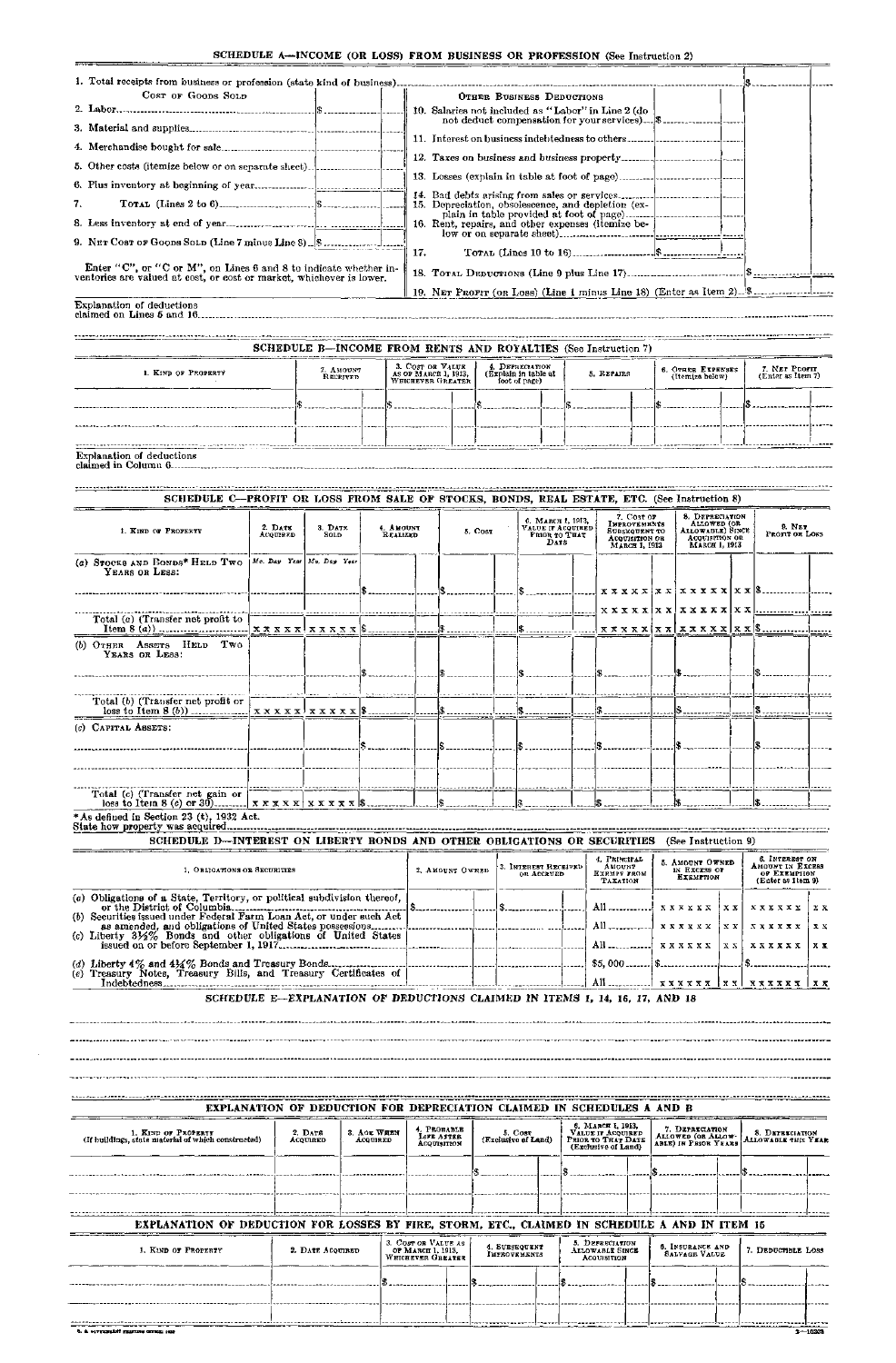|                                                                                                                                                                                                                                                                                                                                    | File This Return With the Collector of Internal Revenue for Your District on or Before March 15, 1934                                                                                                                                                                                         | IN PREPARING THIS                        |         |                                 |                                              |                                                                                                                                                                                                                                                                                                                                                                               |  |                 |  |  |  |  |  |
|------------------------------------------------------------------------------------------------------------------------------------------------------------------------------------------------------------------------------------------------------------------------------------------------------------------------------------|-----------------------------------------------------------------------------------------------------------------------------------------------------------------------------------------------------------------------------------------------------------------------------------------------|------------------------------------------|---------|---------------------------------|----------------------------------------------|-------------------------------------------------------------------------------------------------------------------------------------------------------------------------------------------------------------------------------------------------------------------------------------------------------------------------------------------------------------------------------|--|-----------------|--|--|--|--|--|
| DETACH AND RETAIN                                                                                                                                                                                                                                                                                                                  | PRINT NAME AND ADDRESS PLAINLY BELOW                                                                                                                                                                                                                                                          |                                          |         |                                 |                                              |                                                                                                                                                                                                                                                                                                                                                                               |  | RETURN, GO TO A |  |  |  |  |  |
| THIS COPY AND                                                                                                                                                                                                                                                                                                                      |                                                                                                                                                                                                                                                                                               |                                          |         |                                 |                                              | DEPUTY COLLECTOR                                                                                                                                                                                                                                                                                                                                                              |  |                 |  |  |  |  |  |
| THE INSTRUCTIONS                                                                                                                                                                                                                                                                                                                   | (Name)                                                                                                                                                                                                                                                                                        |                                          |         |                                 |                                              | OR TO THE<br><b>COLLECTOR'S OFFICE</b>                                                                                                                                                                                                                                                                                                                                        |  |                 |  |  |  |  |  |
|                                                                                                                                                                                                                                                                                                                                    |                                                                                                                                                                                                                                                                                               |                                          |         |                                 |                                              |                                                                                                                                                                                                                                                                                                                                                                               |  |                 |  |  |  |  |  |
|                                                                                                                                                                                                                                                                                                                                    |                                                                                                                                                                                                                                                                                               |                                          |         |                                 |                                              |                                                                                                                                                                                                                                                                                                                                                                               |  |                 |  |  |  |  |  |
|                                                                                                                                                                                                                                                                                                                                    | (Post office) (County)<br><u> 1979 - Jan Amerikaansk komponist fan 'e Amerikaansk komponist fan 'e Amerikaansk komponist fan 'e Amerikaansk</u>                                                                                                                                               |                                          | (State) |                                 |                                              |                                                                                                                                                                                                                                                                                                                                                                               |  |                 |  |  |  |  |  |
| I. Ars you a citizen or resident<br>3. Is this a joint return<br>separate return was made and the<br>ocposers socueu was made and the conditional conditions condition of the condition of the condition of the condition of the condition of the condition of the condition of the condition of the condition of the condition of | 8. If not, were you during your taxable year supporting<br>in your household one or more persons closely re-<br>hated to you?<br>The many dependent persons (other than husband<br>or wife) under 18 years of age or incapable of self-<br>support received their chief support from you dur- |                                          |         | or dentist.<br>Judge or lawyer. | 7 Physician, surgeon,<br>Technical engineer, | OCCUPATIONAL CLASSIFICATION OF ITEM 1, Salaries, Wages, Commissions, Fees, etc. Check (y) in proper block that ONE occupation (rom which you received principal amount in Item 1.<br>Teacher, or school<br>Olergyman or<br>religious worker.<br>Corporation executive<br>Corporation ex<br>or manager.<br>chemist, or architect.<br>Other professional contractions (Specify) |  |                 |  |  |  |  |  |
| 5. Were you married and living with husband<br>or wife during ways fiving with husband                                                                                                                                                                                                                                             |                                                                                                                                                                                                                                                                                               |                                          |         |                                 |                                              |                                                                                                                                                                                                                                                                                                                                                                               |  |                 |  |  |  |  |  |
| or wife during your taxable your?<br>Item and                                                                                                                                                                                                                                                                                      | <b>INCOME</b>                                                                                                                                                                                                                                                                                 |                                          |         |                                 |                                              |                                                                                                                                                                                                                                                                                                                                                                               |  |                 |  |  |  |  |  |
| Indraction No.                                                                                                                                                                                                                                                                                                                     | Amount received<br>1. Salaries, Wages, Commissions, Fees, etc. (State name and address of employer)                                                                                                                                                                                           | Expenses paid<br>(Explain in Schedule E) |         |                                 |                                              |                                                                                                                                                                                                                                                                                                                                                                               |  |                 |  |  |  |  |  |
|                                                                                                                                                                                                                                                                                                                                    |                                                                                                                                                                                                                                                                                               |                                          |         |                                 |                                              |                                                                                                                                                                                                                                                                                                                                                                               |  |                 |  |  |  |  |  |
|                                                                                                                                                                                                                                                                                                                                    | 2. Income (or Loss) from Business or Profession. (From Schedule A)-concerned and all contracts of business)                                                                                                                                                                                   |                                          |         |                                 |                                              |                                                                                                                                                                                                                                                                                                                                                                               |  |                 |  |  |  |  |  |
|                                                                                                                                                                                                                                                                                                                                    |                                                                                                                                                                                                                                                                                               |                                          |         |                                 |                                              |                                                                                                                                                                                                                                                                                                                                                                               |  |                 |  |  |  |  |  |
|                                                                                                                                                                                                                                                                                                                                    |                                                                                                                                                                                                                                                                                               |                                          |         |                                 |                                              |                                                                                                                                                                                                                                                                                                                                                                               |  |                 |  |  |  |  |  |
|                                                                                                                                                                                                                                                                                                                                    |                                                                                                                                                                                                                                                                                               |                                          |         |                                 |                                              |                                                                                                                                                                                                                                                                                                                                                                               |  |                 |  |  |  |  |  |
|                                                                                                                                                                                                                                                                                                                                    |                                                                                                                                                                                                                                                                                               |                                          |         |                                 |                                              |                                                                                                                                                                                                                                                                                                                                                                               |  |                 |  |  |  |  |  |
|                                                                                                                                                                                                                                                                                                                                    |                                                                                                                                                                                                                                                                                               |                                          |         |                                 |                                              |                                                                                                                                                                                                                                                                                                                                                                               |  |                 |  |  |  |  |  |
|                                                                                                                                                                                                                                                                                                                                    |                                                                                                                                                                                                                                                                                               |                                          |         |                                 |                                              |                                                                                                                                                                                                                                                                                                                                                                               |  |                 |  |  |  |  |  |
|                                                                                                                                                                                                                                                                                                                                    |                                                                                                                                                                                                                                                                                               |                                          |         |                                 |                                              |                                                                                                                                                                                                                                                                                                                                                                               |  |                 |  |  |  |  |  |
|                                                                                                                                                                                                                                                                                                                                    |                                                                                                                                                                                                                                                                                               |                                          |         |                                 |                                              |                                                                                                                                                                                                                                                                                                                                                                               |  |                 |  |  |  |  |  |
|                                                                                                                                                                                                                                                                                                                                    |                                                                                                                                                                                                                                                                                               |                                          |         |                                 |                                              |                                                                                                                                                                                                                                                                                                                                                                               |  |                 |  |  |  |  |  |
|                                                                                                                                                                                                                                                                                                                                    |                                                                                                                                                                                                                                                                                               |                                          |         |                                 |                                              |                                                                                                                                                                                                                                                                                                                                                                               |  |                 |  |  |  |  |  |
|                                                                                                                                                                                                                                                                                                                                    |                                                                                                                                                                                                                                                                                               |                                          |         |                                 |                                              |                                                                                                                                                                                                                                                                                                                                                                               |  |                 |  |  |  |  |  |
|                                                                                                                                                                                                                                                                                                                                    |                                                                                                                                                                                                                                                                                               |                                          |         |                                 |                                              |                                                                                                                                                                                                                                                                                                                                                                               |  |                 |  |  |  |  |  |
|                                                                                                                                                                                                                                                                                                                                    |                                                                                                                                                                                                                                                                                               |                                          |         |                                 |                                              |                                                                                                                                                                                                                                                                                                                                                                               |  |                 |  |  |  |  |  |
| 12.                                                                                                                                                                                                                                                                                                                                |                                                                                                                                                                                                                                                                                               |                                          |         |                                 |                                              |                                                                                                                                                                                                                                                                                                                                                                               |  |                 |  |  |  |  |  |
|                                                                                                                                                                                                                                                                                                                                    | <b>DEDUCTIONS</b>                                                                                                                                                                                                                                                                             |                                          |         |                                 |                                              |                                                                                                                                                                                                                                                                                                                                                                               |  |                 |  |  |  |  |  |
|                                                                                                                                                                                                                                                                                                                                    |                                                                                                                                                                                                                                                                                               |                                          |         |                                 |                                              |                                                                                                                                                                                                                                                                                                                                                                               |  |                 |  |  |  |  |  |
|                                                                                                                                                                                                                                                                                                                                    |                                                                                                                                                                                                                                                                                               |                                          |         |                                 |                                              |                                                                                                                                                                                                                                                                                                                                                                               |  |                 |  |  |  |  |  |
|                                                                                                                                                                                                                                                                                                                                    |                                                                                                                                                                                                                                                                                               |                                          |         |                                 |                                              |                                                                                                                                                                                                                                                                                                                                                                               |  |                 |  |  |  |  |  |
|                                                                                                                                                                                                                                                                                                                                    |                                                                                                                                                                                                                                                                                               |                                          |         |                                 |                                              |                                                                                                                                                                                                                                                                                                                                                                               |  |                 |  |  |  |  |  |
|                                                                                                                                                                                                                                                                                                                                    |                                                                                                                                                                                                                                                                                               |                                          |         |                                 |                                              |                                                                                                                                                                                                                                                                                                                                                                               |  |                 |  |  |  |  |  |
|                                                                                                                                                                                                                                                                                                                                    |                                                                                                                                                                                                                                                                                               |                                          |         |                                 |                                              |                                                                                                                                                                                                                                                                                                                                                                               |  |                 |  |  |  |  |  |
| 19.                                                                                                                                                                                                                                                                                                                                |                                                                                                                                                                                                                                                                                               |                                          |         |                                 |                                              |                                                                                                                                                                                                                                                                                                                                                                               |  |                 |  |  |  |  |  |
| 20.                                                                                                                                                                                                                                                                                                                                |                                                                                                                                                                                                                                                                                               |                                          |         |                                 |                                              |                                                                                                                                                                                                                                                                                                                                                                               |  |                 |  |  |  |  |  |

## COMPUTATION OF TAX (See Instruction 23)

| -- | -----<br>______<br>____________ |                               |
|----|---------------------------------|-------------------------------|
|    |                                 | ) Wessex-al------------------ |

┯

Ŧ

# **INDIVIDUAL INCOME TAX RETURN**

**FOR NET INCOMES FROM SALARIES OR WAGES OF MORE THAN \$5,000 AND INCOMES FROM BUSINESS, PROFESSION, RENTS, OR SALE OF PROPERTY** 

## **For Calendar Year 193 3**

**DUPLICATE** 

**IF YOU NEED ASSISTANCE** 



### TAXPAYER'S RECORD OF PAYMENTS

| <b>PAYMENT</b> | <b>TKJONA</b> | DATE | CRECK OR M.O. NO. | BANE OR OFFICE OF ISSUE |
|----------------|---------------|------|-------------------|-------------------------|
| First.         |               |      |                   |                         |
| Second         |               |      |                   |                         |
| Third          |               |      |                   | . . <b>.</b>            |
| Fourth         |               |      |                   |                         |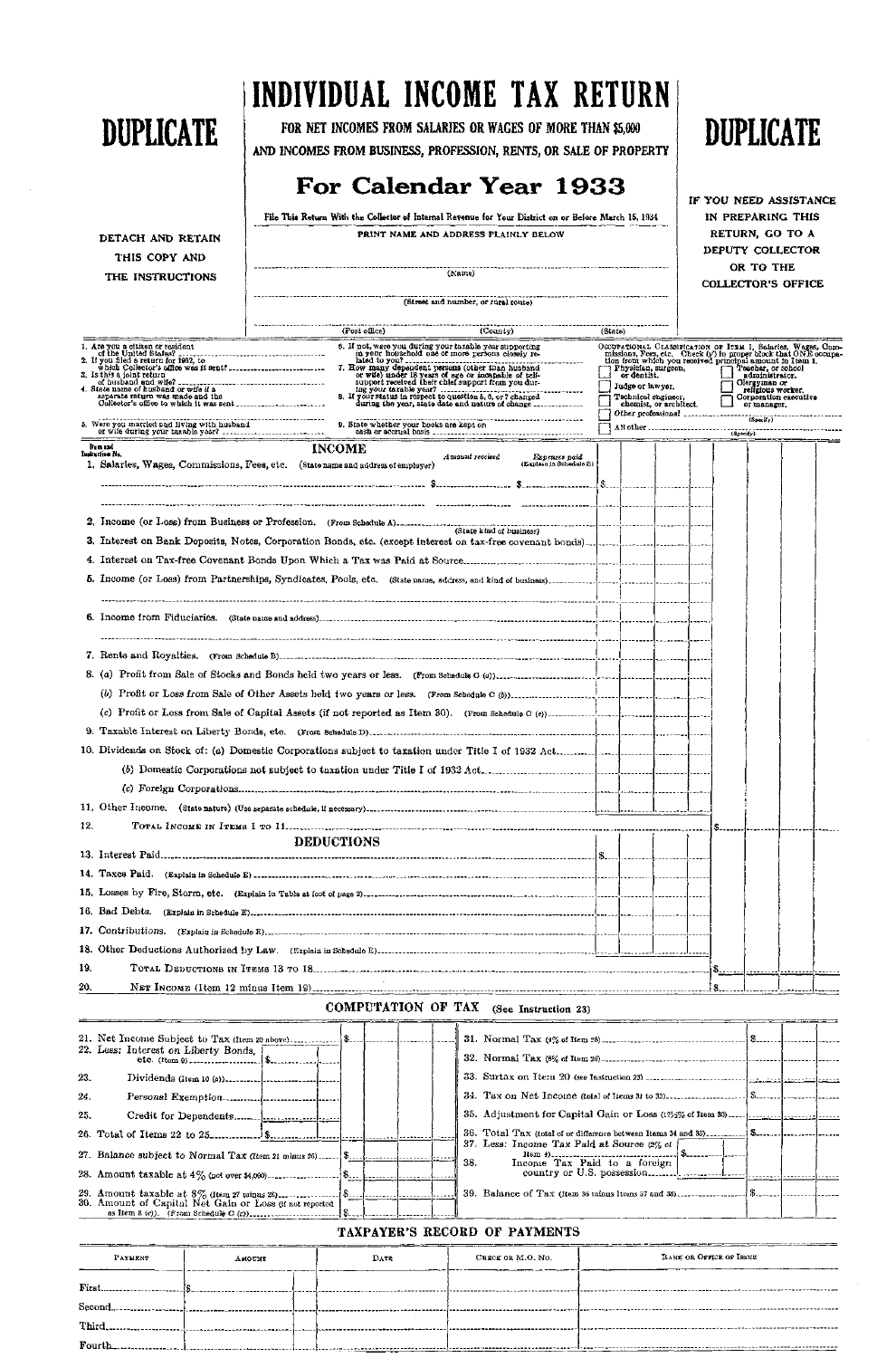#### SCHEDULE A—INCOME (OR LOSS) FROM BUSINESS OR PROFESSION (See Instruction 2)

| 1. Total receipts from business or profession (state kind of business)                                                              |                                                                       |  |  |  |  |  |  |  |  |
|-------------------------------------------------------------------------------------------------------------------------------------|-----------------------------------------------------------------------|--|--|--|--|--|--|--|--|
| Cost of Goops Solp                                                                                                                  | OTHER BUSINESS DEDUCTIONS                                             |  |  |  |  |  |  |  |  |
|                                                                                                                                     | 10. Salaries not included as "Labor" in Line 2 (do                    |  |  |  |  |  |  |  |  |
|                                                                                                                                     |                                                                       |  |  |  |  |  |  |  |  |
|                                                                                                                                     |                                                                       |  |  |  |  |  |  |  |  |
|                                                                                                                                     |                                                                       |  |  |  |  |  |  |  |  |
|                                                                                                                                     |                                                                       |  |  |  |  |  |  |  |  |
|                                                                                                                                     |                                                                       |  |  |  |  |  |  |  |  |
| 7.                                                                                                                                  | 15. Depreciation, obsolescence, and depletion (ex-                    |  |  |  |  |  |  |  |  |
|                                                                                                                                     | 16. Rent, repairs, and other expenses (itemize be-                    |  |  |  |  |  |  |  |  |
| 9. NET COST OF GOODS SOLD (Line 7 minus Line 8). 8. Concern County                                                                  |                                                                       |  |  |  |  |  |  |  |  |
|                                                                                                                                     | 17.                                                                   |  |  |  |  |  |  |  |  |
| Enter "C", or "C or M", on Lines 6 and 8 to indicate whether inventories are valued at cost, or cost or market, whichever is lower. |                                                                       |  |  |  |  |  |  |  |  |
|                                                                                                                                     | 19. NET PROFIT (OR LOSS) (Line 1 minus Line 18) (Enter as Item 2). S. |  |  |  |  |  |  |  |  |
| <b>Explanation of deductions</b><br>claimed on Lines 5 and 16.                                                                      |                                                                       |  |  |  |  |  |  |  |  |

#### SCHEDULE B-INCOME FROM RENTS AND ROYALTIES (See Instruction 7)

............

----------

| 1. KIND OF PROPERTY | 3. COST OR VALUE<br>4. DEPRECIATION<br>2. AMOUNT<br>AS OF MARCH 1, 1913,<br>(Explain in table at<br><b>RECEIVED</b><br>foot of page) |  | 5. REPAIRS | 6. OTHER EXPENSES<br>(Itemize below) |   | 7. NET PROFIT<br>(Enter as Item 7) |  |  |  |
|---------------------|--------------------------------------------------------------------------------------------------------------------------------------|--|------------|--------------------------------------|---|------------------------------------|--|--|--|
|                     |                                                                                                                                      |  | --         |                                      |   |                                    |  |  |  |
|                     |                                                                                                                                      |  |            |                                      | . |                                    |  |  |  |

#### Explanation of deductions claimed in Column 6

| SCHEDULE C-PROFIT OR LOSS FROM SALE OF STOCKS, BONDS, REAL ESTATE, ETC. (See Instruction 8) |                                               |                           |                       |         |                                                                 |                                                                                       |                                                                                       |                                             |  |  |  |  |  |  |
|---------------------------------------------------------------------------------------------|-----------------------------------------------|---------------------------|-----------------------|---------|-----------------------------------------------------------------|---------------------------------------------------------------------------------------|---------------------------------------------------------------------------------------|---------------------------------------------|--|--|--|--|--|--|
| 1. KIND OF PROPERTY                                                                         | 2. DATE<br>3. DATE<br><b>ACQUIRED</b><br>SOLD |                           | 4. Аморкт<br>REALIZED | 5. Cost | 6. МАВСИ 1, 1913.<br>VALUE IF ACQUIRED<br>PRIOR TO THAT<br>DATE | 7. COST OF<br>IMPROVEMENTS<br><b>SUBSEQUENT TO</b><br>ACQUISITION OR<br>MARCH 1, 1913 | 8. DEPRECIATION<br>ALLOWED (OR<br>ALLOWABLE) SINCE<br>ACQUISITION OR<br>MARCH 1, 1913 | 9. N <sub>ET</sub><br><b>PROFIT OR LOSS</b> |  |  |  |  |  |  |
| (a) STOCKS AND BONDS* HELD TWO<br>YEARS OR LESS:                                            |                                               | Mo. Day Your Mo. Day Year |                       |         |                                                                 |                                                                                       |                                                                                       |                                             |  |  |  |  |  |  |
|                                                                                             |                                               |                           |                       |         |                                                                 |                                                                                       | $x x x x x   x x   x x x x x x   x x   x $                                            |                                             |  |  |  |  |  |  |
| Total (a) (Transfer net profit to                                                           |                                               |                           |                       |         |                                                                 |                                                                                       |                                                                                       |                                             |  |  |  |  |  |  |
|                                                                                             |                                               |                           |                       |         |                                                                 |                                                                                       |                                                                                       |                                             |  |  |  |  |  |  |
| (b) OTHER ASSETS HELD TWO<br>YEARS OR LESS:                                                 |                                               |                           |                       |         |                                                                 |                                                                                       |                                                                                       |                                             |  |  |  |  |  |  |
|                                                                                             |                                               |                           |                       |         |                                                                 |                                                                                       |                                                                                       |                                             |  |  |  |  |  |  |
| Total (b) (Transfer net profit or                                                           |                                               |                           |                       |         | D-11-11-11-11-1                                                 |                                                                                       |                                                                                       | . ð <u></u>                                 |  |  |  |  |  |  |
| (c) CAPITAL ASSETS:                                                                         |                                               |                           |                       |         |                                                                 |                                                                                       |                                                                                       |                                             |  |  |  |  |  |  |
|                                                                                             |                                               |                           |                       |         |                                                                 |                                                                                       |                                                                                       |                                             |  |  |  |  |  |  |
|                                                                                             |                                               |                           |                       |         |                                                                 |                                                                                       |                                                                                       |                                             |  |  |  |  |  |  |
| Total (c) (Transfer net gain or                                                             |                                               |                           |                       |         |                                                                 |                                                                                       |                                                                                       |                                             |  |  |  |  |  |  |
| * As defined in Section 23 (t), 1932 Act.                                                   |                                               |                           |                       |         |                                                                 |                                                                                       |                                                                                       |                                             |  |  |  |  |  |  |

State how property was acquired

| 1. OBLIGATIONS OR SECURITIES                                                                                                           |  | 2. AMOUNT OWNED |  | 13. INTEREST RECEIVED!<br>OR ACCRUED. |  | 4. PRINCIPAL<br>AMOUNT<br>EXEMPT FROM<br>TAXATION | 5. AMOUNT OWNED<br>IN EXCESS OF<br><b>EXEMPTION</b> |               | 6. INTEREST ON<br>AMOUNT IN EXCESS<br>OF EXEMPTION<br>(Enter as Item 9) |                               |              |
|----------------------------------------------------------------------------------------------------------------------------------------|--|-----------------|--|---------------------------------------|--|---------------------------------------------------|-----------------------------------------------------|---------------|-------------------------------------------------------------------------|-------------------------------|--------------|
|                                                                                                                                        |  |                 |  |                                       |  | All                                               | x x x x x x                                         | $\{x x\}$     |                                                                         | xxxxxx   xx                   |              |
| (b) Securities issued under Federal Farm Loan Act, or under such Act<br>(c) Liberty 31/2% Bonds and other obligations of United States |  |                 |  |                                       |  | All<br>All                                        | <b>XXXXXX</b><br>x x x x x x                        | ixxi<br>  x x |                                                                         | <b>XXXXXX</b><br>xxxxxx   x x | $\mathbf{x}$ |
| Indebtedness                                                                                                                           |  |                 |  |                                       |  |                                                   | x x x x x x   x x   x x x x x x   x x               |               |                                                                         |                               |              |

EXPLANATION OF DEDUCTIONS CLAIMED IN ITEMS 1, 14, 16, 17, AND 18

| EXPLANATION OF DEDUCTION FOR DEPRECIATION CLAIMED IN SCHEDULES A AND B                         |                     |                         |  |                                                                      |  |                                          |  |                                                                                     |  |                                       |  |                                        |  |
|------------------------------------------------------------------------------------------------|---------------------|-------------------------|--|----------------------------------------------------------------------|--|------------------------------------------|--|-------------------------------------------------------------------------------------|--|---------------------------------------|--|----------------------------------------|--|
| 1. KIND OF PROPERTY<br>(If buildings, state material of which constructed)                     | 2. DATE<br>ACQUIRED | 3. AGE WHEN<br>ACQUIRED |  | 4. PROBABLE<br>LIFE AFTER<br>ACQUISITION                             |  | $5. \text{ Cost}$<br>(Exclusive of Land) |  | 6, MARCH 1, 1913,<br>VALUE IF ACQUIRED<br>PRIOR TO THAT DATE<br>(Exclusive of Land) |  | 7. DEPRECIATION<br>ALLOWED (OR ALLOW- |  | 8. DEPRECIATION<br>ALLOWABLE THIS YEAR |  |
|                                                                                                |                     |                         |  |                                                                      |  |                                          |  |                                                                                     |  |                                       |  |                                        |  |
|                                                                                                |                     |                         |  |                                                                      |  |                                          |  |                                                                                     |  |                                       |  |                                        |  |
| EXPLANATION OF DEDUCTION FOR LOSSES BY FIRE, STORM, ETC., CLAIMED IN SCHEDULE A AND IN ITEM 15 |                     |                         |  |                                                                      |  |                                          |  |                                                                                     |  |                                       |  |                                        |  |
| 1. KIND OF PROPERTY                                                                            | 2. DATE ACQUIRED    |                         |  | 3. COST OR VALUE AS<br>OF MARCH 1, 1913,<br><b>WHICHEVER GREATER</b> |  | 4. SUBSEQUENT<br><b>IMPROVEMENTS</b>     |  | 5. DEPRECIATION<br><b>ALLOWABLE SINCE</b><br><b>ACQUISITION</b>                     |  | 6. INSURANCE AND<br>SALVAGE VALUE     |  | 7. DEDUCTIBLE LOSS                     |  |
|                                                                                                |                     |                         |  |                                                                      |  |                                          |  |                                                                                     |  |                                       |  |                                        |  |
|                                                                                                |                     |                         |  |                                                                      |  |                                          |  |                                                                                     |  |                                       |  |                                        |  |
|                                                                                                |                     |                         |  |                                                                      |  |                                          |  |                                                                                     |  |                                       |  |                                        |  |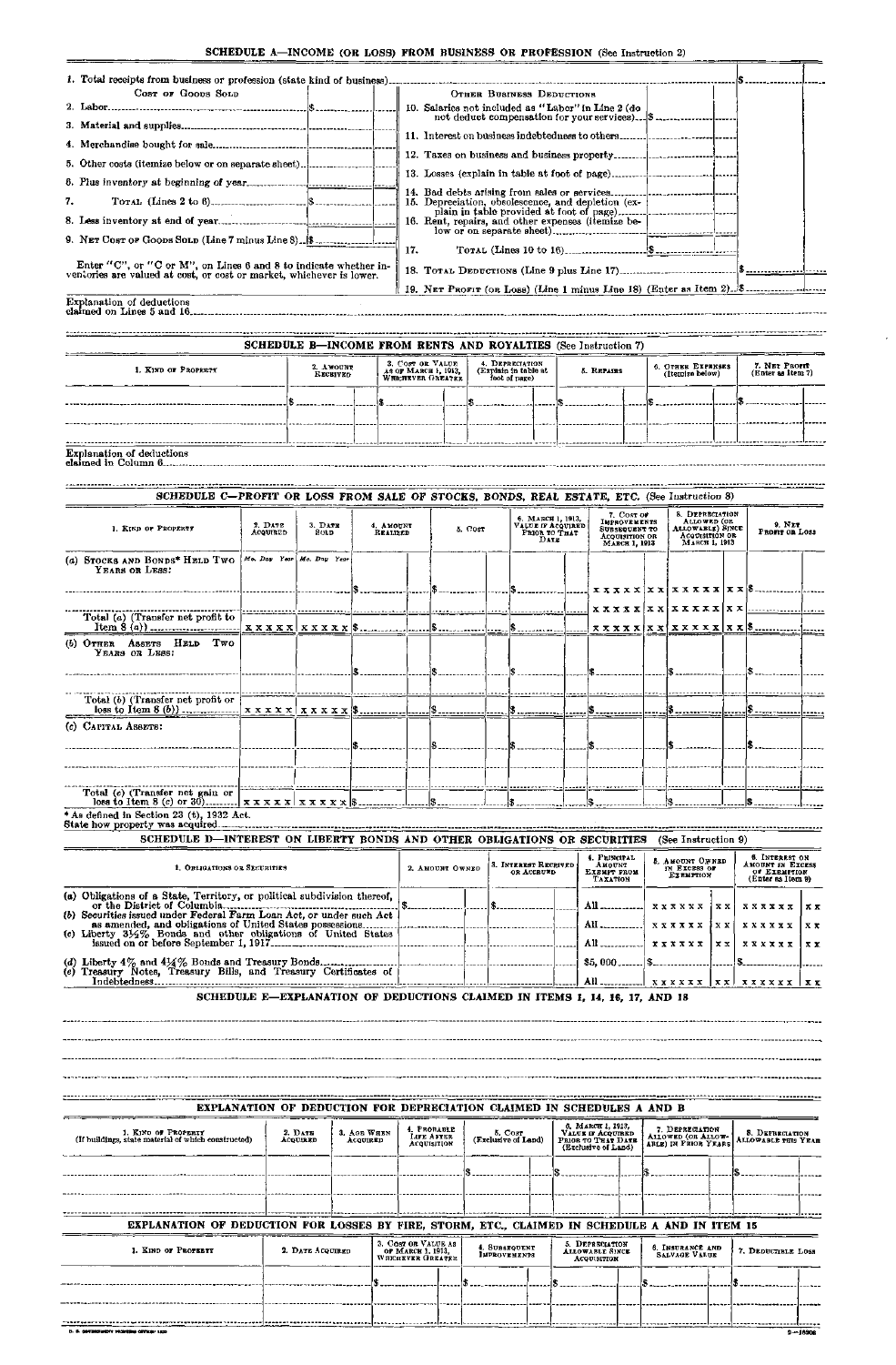#### 1. INCOME FROM SALARIES, WAGES, COMMISSIONS, ETC.

Enter as Item 1 on page 1 of the return, all salaries or other compensation credited by or received from outside sources. Use a separate line for each entry, giving the information requested.

Any amount claimed as a deduction for necessary expenses against salaries, etc., such as traveling expenses, while away from home in the pursuit of a trade or business, should be fully explained in Schedule E on page 2 of the return, or on an attached statement. Traveling expenses ordinarily include expenditures for railroad fares, meals, and lodging.

#### 2. INCOME OR LOSS FROM BUSINESS OR PROFESSION

If you owned a business, or practiced a profession on your own account, fill in Schedule A on page 2 of the return, and enter the net income (or loss) as Item 2 on page 1 of the return.

This schedule should include income from: *(a)* Sale of merchandise or products of manufacturing, mining, construction, and agriculture; (b) Business service, such as hotel, restaurant, and garage service, amusements, laundering, storage, transportation, etc.; and (c) Professional service, such as dentistry, law, or medicine. In general, report any income in the earning of which you incurred expenses for material, labor, supplies, etc.

Inventories.—If engaged in a trade or business in which the production, purchase, or sale of merchandise is an income-producing factor, inventories of merchandise on hand should be taken at the beginning and end of the taxable year, which may be valued at cost, or cost or market, whichever is lower.

Farmer's income schedule.—If you are a farmer and keep no books of account, or keep books on a cash basis, obtain from the Collector, and attach to this return, Form 1040F, Schedule of Farm Income and Expenses, and enter the net farm income as Item 2 on page 1 of this return. If your farm books of account are kept on an accrual basis, the filing of Form 1040F is optional.

Installment sales.—If the installment method is used, attach to the return a schedule showing separately for the years 1930, 1931, 1932, and 1933 the following: (a) Gross sales; (6) Cost of goods sold; (c) Gross profits; *(d)* Percentage of profits to gross sales; (c) Amount collected; and (/) Gross profit on amount collected. See Section 44 of the Revenue Act of 1932.

Kind df business.—Describe the business or profession in the space provided in Item 2, page 1, as "grocery," "retail clothing," "drug store," "laundry," "doctor," "lawyer," "farmer," etc.

The amount of depreciation on property acquired by purchase should be determined upon the basis of the original cost (not replacement oost) of the property and the probable number of years remaining of its useful life, except if the property was purchased prior to March 1, 1913, it will be computed on the fair market value of such property as of that date or its original cost (less depreciation actually sustained before that date), whichever is greater. If the property was acquired in any other manner than by purchase, see Sections 23  $(k)$ , 23 (m), and 114 of the Hevenue Act of 1932.

Total receipts.—Enter on Line 1 of Schedule A the total receipts, less any discounts or allowances from the sale price or service charge.

Salaries.-—Enter on Line 10 all salaries not included as "Labor " on Line 2, except compensation for services of yourself, your dependent minor children, or of husband or wife if a joint return is filed, which is not deductible.

Interest.—Enter on Line 11 interest on business indebtedness. Do not include interest to yourself on capital invested in or advanced to the business.

Taxes.—Enter on Line 12 taxes on business property or for carrying on business. Do not include taxes assessed against local benefits of a kind tending to increase the value of the property assessed, nor Federal income taxes.

Losses.—Enter on Line 13 losses incurred in the trade or business, if not compensated for by insurance or otherwise and not made good by repairs claimed as a deduction. Losses of business property arising from fire, storm, etc., should be explained in the table at the foot of page 2 of the return.

Bad debts.—Enter on Line 14 debts, or portions thereof, arising from sales or services that have been reflected in income, which have been definitely ascertained to be worthless and charged off within the year, or such reasonable amount as has been added to a reserve for bad debts within the year.

Enter as depreciation the amount of wear and tear, or depletion sustained during the taxable year 1933, and explain in the table at the foot of page 2.

A debt previously charged off as bad, if subsequently collected, must be returned as income for the year in which collected.

Depreciation.—Enter on Line 15 the amount claimed as depreciation by reason of exhaustion, wear and tear of property used in the trade or business, or as obsolescence or depletion, and explain in the table at the foot of page  $2$  how this amount was determined. If obsolescence is claimed, explain why the useful life is less than the actual life.

Describe the property briefly in Schedule C, and state the price received, or the fair market value of the property received in exchange. Expenses con-

#### **The Instructions Numbered 1 to 20 Correspond with the Item Numbers on the First Page of the Return**

Enter as depreciation the amount of wear and tear, obsolescence, or depletion which has been allowed (but not less than the amount allowable) in respect of such property since date of acquisition, or since March 1, 1913, if the property was acquired before that date. In addition, if the property was acquired before March 1, 1913, and if the cost of such property is greater than its fair market value as of that date, the cost shall be reduced by the depreciation actually sustained before that date.

In case a deduction is claimed on account of depletion of mines, oil or gas wells, or timber, see Sections 23 (1), 23 (m), and 114 of the Revenue Act of 1932.

Do not claim any deduction for depreciation in the value of a building occupied by you as a dwelling, or property held for personal use, nor for land (exclusive of improvements thereon), nor on stocks, bonds, and securities.

 $*$  \* \* \* \* \* \* (3) This subsection shall not apply to a dealer in securities (as to stocks and bonds acquired for resale to customers) in respect of transactions in the ordinary course of his business, nor to a bank or trust company incorporated under the laws of the United States or of any State or Territory.

Rent, repairs, and other expenses.—Enter on Line 16 rent on business property in which you have no equity, ordinary repairs to keep the property in a usable condition, and other necessary business expenses not classified above, such as heat, light, and fire insurance. Do not include rent for a dwelling occupied by you for residential purposes, the cost of business equipment or furniture, expenditures for replacements or permanent improvements to property, nor personal, living, or family expenses.

\* \* \* \* \* \* (t) Definition of stocks and bonds.—As used in Subsections (r) and (s), the term "stocks and bonds" means  $(1)$  shares of stock in any corporation, or  $(2)$ rights to subscribe for or to receive such shares, or (3) bonds, debentures, notes, or certificates or other evidences of indebtedness, issued by any corporation (other than a government or political subdivision thereof), with interest coupons or in registered form, or (4) certificates of profit, or of interest in property or accumulations, in any investment trust or similar organization holding or dealing in any of the instruments mentioned or described in this subsection, regardless of whether or not such investment trust or similar organization constitutes a corporation within the meaning of this Act.

Deficit.—If the amount to be entered on Line 19 shows a deficit, such amount should be preceded by a minus sign or written with red ink.

#### 3. INTEREST ON BANK DEPOSITS, ETC.

Enter as Item 3 all interest received or credited to your account during the taxable year on bank deposits, notes, mortgages, and corporation bonds, except interest on bonds upon which a tax was paid at the source. Interest on bonds is considered income when due and payable.

#### 4. INTEREST ON TAX-FREE COVENANT BONDS

Enter as Item 4 bond interest upon which a tax was paid at source. Such tax (2 per cent of the interest entered in Item 4) may be claimed as a credit in Item 37 of the return.

#### 5 AND 6. INCOME FROM PARTNERSHIPS, SYNDICATES, POOLS, ETC., AND FIDUCIARIES

If the tax is computed under this provision, enter  $12\frac{1}{2}$  per cent of the capital net gain or loss reported in Schedule C (c) as Item 35 on page 1 of the return. In case of a capital net loss, the amount of such loss and the credit claimed should be preceded by a minus sign or written with red ink. See Section 101 of the Revenue Act of 1932.

Schedule  $D$  should be filled in if you own any of the obligations or securities enumerated in Column 1. Enter m Column 2 the principal amounts of the various obligations owned and enter in Column 3 all interest received or credited to your account during the year on these obligations, including your share of such interest received from a partnership, or an estate or trust.

Enter as Item 5 your share of the profits (whether received or not) (or of the losses) of a partnership, syndicate, pool, etc., and as Item 6 income from an estate or trust, except that the share of  $(a)$  capital net gain or loss computed as provided in Instruction 8 shall be reported in Schedule C, (b) taxable interest on obligations of the United States shall be included in Schedule D, and (c) profits which consisted of dividends on stock of domestic corporations shall be included in Item 10 ((a) and/or *(b))* on the return. Include in Items 37 and 38, respectively, credits claimed for income tax paid at source, and foreign income taxes. If the taxable year on the basis of which you file your return does not coincide with the annual accounting period of the partnership or fiduciary, then you should include in your return your distributive share of the net profits (or losses) for such accounting period ending within your taxable year.

#### *7.* INCOME FROM RENTS AND ROYALTIES

Fill in Schedule B, giving the information requested.

If you received property or crops in lieu of cash rent, report the income as though the rent had been received in cash. Crops received as rent on a cropshare basis should be reported as income for the year in which disposed of (unless your return shows income accrued).

Enter as Item 10  $(a)$  dividends  $(1)$  from a domestic corporation subject to taxation under Title I of the Revenue Act of 1932 other than a corporation entitled to the benefits of Section 251 of the Act of 1932 and other than a corporation organized under the China Trade Act, 1922, or (2) from a foreign corporation when it is shown to the satisfaction of the Commissioner that more than 50 per cent of the gross income of such foreign corporation for the three*year* period ending with the close of its taxable year preceding the declaration of such dividends (or for such part of such period as the corporation has been in existence) was derived from sources within the United States, including your share of such dividends received on stock owned by a partnership, or an estate or trust. Enter as Item 10 *(b)* dividends from a domestic corporation not subject to taxation under Title I of the Revenue Act of 1932. Enter as Item 10 (c) dividends from a foreign corporation other than a foreign corporation described in (2) of this paragraph.

Enter as Item 12 the net amount of Items 1 to 11, inclusive, after deducting any expenses reported in Item 1, and losses in Items 2,  $5$ , 7, and 8.

Other expenses, such as interest, taxes, fire insurance, fuel, light, labor, and other necessary expenses of this character should be itemized.

#### 8. PROFIT OR LOSS FROM SALE OF STOCKS, BONDS, REAL ESTATE, ETC.

Report sales of property according to the three classes designated in Schedule C: (a) Stocks and bonds as defined in Section 23 (t), Revenue Act of 1932, held two years or less (including also those held more than two years if not capital assets); (6) Other assets held two years or less (including also those held more than two years if not capital assets); (c) "Capital assets." For definitions of stocks and bonds included in (a) and of "Capital assets," see following paragraphs.

value was determined. If the amount shown as cost is other than actual cash cost of the property sold, full details must be furnished regarding the acquisition of the property.

Subsequent improvements include expenditures for additions, improvements, and repairs made to restore the property or prolong its useful life.

No loss shall be recognized in any sale or other disposition of stock or securities where you have acquired substantially identical stock or securities within 30 days before or after the date of such sale, unless you are a dealer in securities.

In case the amount to be entered in Column 9 is a deductible loss, such amount should be preceded by a minus sign or written with red ink.

Losses *from* sales of stocks and bonds a s defined in Section *23* (t), Revenue Act of 1932, held two years or less. The principal provisions of the Revenue Act of 1932, as amended, relating to these losses are:

Section 23(r) Limitation on stock losses.—(1) Losses from sales or exchanges of stocks and bonds (as defined in Subsection (t) of this section) which are not capital assets (as defined in Section 101) shall be allowed only to the extent of the gains from such sales or exchanges (including gains which may be derived by a taxpayer from the retirement of his own obligations).

Capital net gain or loss.—If desired, a capital net gain derived from the sale or exchange of capital assets may be computed separately and a tax of  $12\frac{1}{2}$  per cent paid thereon in lieu of the normal tax and surtax. The term "capital net gain" means the excess of the total amount of capital gain over the sum of  $(a)$  the capital deductions and capital losses, plus (6) the amount, if any, by which the ordinary deductions exceed the gross income computed without capital gain.

In case a capital net loss is sustained from the sale or exchange of capital assets, the total normal tax and surtax computed on the basis of the ordinary net income shall be reduced by  $12\frac{1}{2}$  per cent of such capital net loss; but in no case shall the tax computed in this manner be less than the total normal tax and surtax that would be imposed without the benefit of this provision. The term "capital net loss" means the excess of the sum of the capital losses plus the capital deductions over the total amount of capital gain.

T HE TERM "CAPITAL ASSETS" MEANS property held by you for more than two years (whether or not connected with your trade or business), but does not include your stock in trade or other property of a kind which would properly be included in your inventory if on hand at the close of the taxable year, or property held by you primarily for sale in the course of your trade or business.

#### 9. INTEREST ON LIBERTY BONDS, ETC.

Interest on all coupons falling due within the taxable year will be considered as income for the year, where the books are kept on a cash receipts and disbursements basis. If the books are kept on an accrual basis, report the actual amount of interest accrued on the obligations owned during the taxable year.

If the obligations enumerated on Line (d) are owned in excess of the exemption of \$5,000, Columns 5 and 6 should be filled in, and the total of the interest reported on Line (d), Column 6, entered as Item 9 on page 1 of the return.

#### 10. DIVIDENDS

Dividends reported in Item 10 (a) or 10 (c) must include Federal excise tax thereon withheld at source. Such tax is deductible in Item 14.

#### 11. OTHER INCOME

Enter as Item 11 all other taxable income for which no space is provided on

the return.

#### 12. TOTAL INCOME

#### 13. INTEREST PAID

Enter as Item 13 interest paid on personal indebtedness as distinguished from business indebtedness (which should be deducted under Schedule A or B). Do not include interest on indebtedness incurred or continued to purchase or carry obligations or securities the interest upon which is wholly exempt from taxation or interest on indebtedness incurred or continued in connection with the purchasing or carrying of an annuity.

#### 14. TAXES PAID

Enter as Item 14 personal taxes and taxes paid on property not used in your business or profession, not including those assessed against local benefits of a kind tending to increase the value of the property assessed. Do not include Federal income taxes, taxes imposed upon your interest as shareholder of a corporation which are paid by the corporation without reimbursement from you, nor income taxes claimed as a credit in Item 38. No deduction is allowable for any portion of foreign income and profits taxes if a credit is claimed in Item 38.

Any deduction on account of taxes should be explained in Schedule K

#### 15. LOSSES BY FIRE, STORM, ETC.

Enter as Item 15 losses of property not connected with your business or profession, sustained during the year if arising from fire, storm, shipwreck, or other casualty, or from theft, and if not compensated for by insurance or otherwise. See Section 23 (e) of the Revenue Act of 1932.

Explain losses claimed in the table provided on page 2 of the return.

#### 16. BAD DEBTS

Enter as Item 16 all bad debts other than those claimed as a deduction in<br>the dule A. State in Schedule E. (a) of what the debts consisted. (b) when they State in Schedule E.  $(a)$  of what the debts consisted,  $(b)$  when they